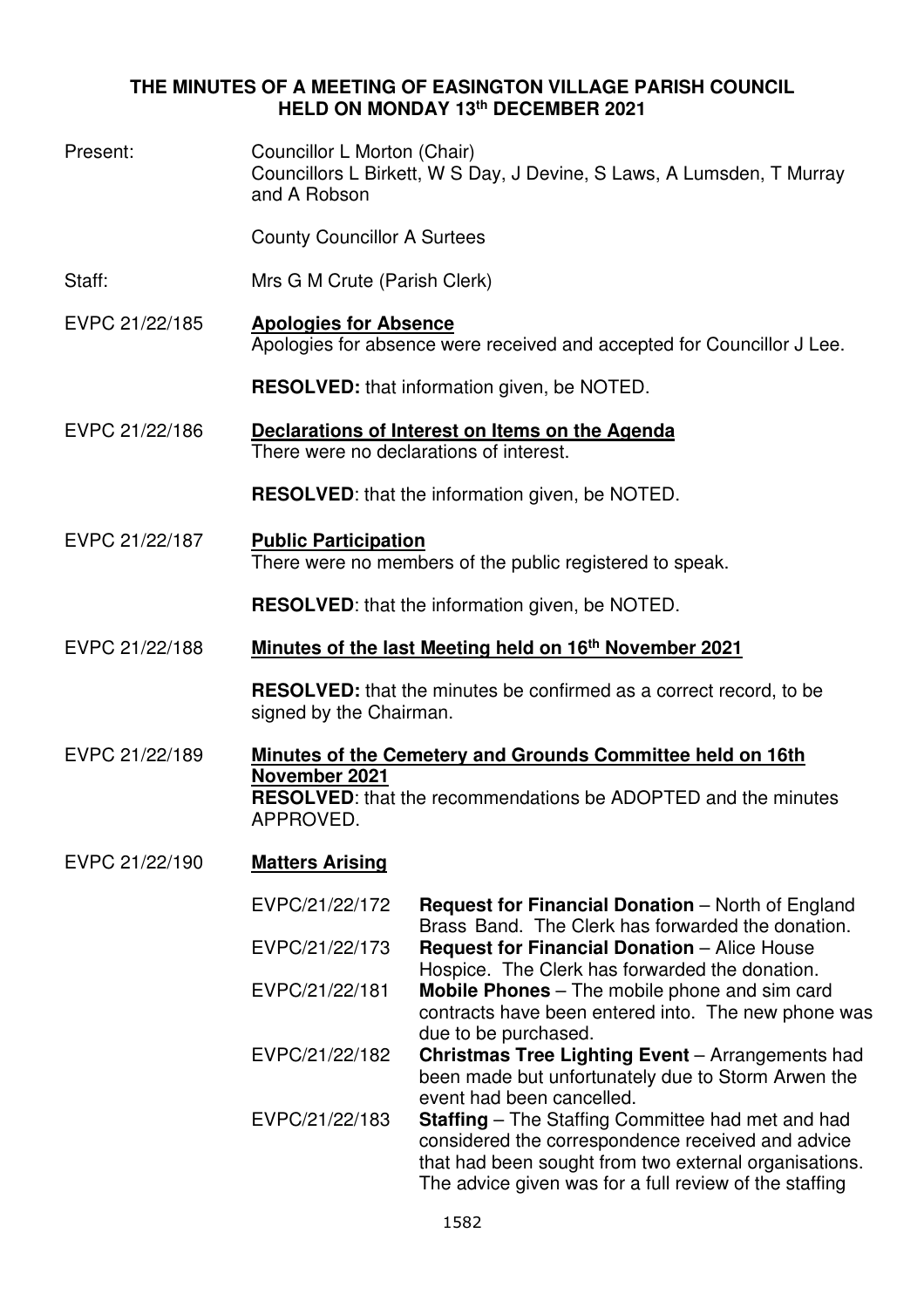structure and a job evaluation of all employees. North East Regional Employers Organisation (NEREO) had been appointed to undertake the review and job evaluation and all employees had been advised.

**RESOLVED**: that the information given, be NOTED.

## EVPC 21/22/191 **Police Matters**

Members gave consideration to the report of the Police, which had been previously circulated.

A Member raised concerns that he had heard that there were no routine patrols in Easington Village between 22.00 and 6.00. County Councillor Surtees advised she would make enquires with the Police in this regard.

**RESOLVED** that the information given, be NOTED.

## EVPC 21/22/192 **Report of the County Councillor**

County Councillor Surtees was in attendance and reported on the following:-

- Petwell Lane drains had been dug out
- Shoulder of Mutton no further information to date
- Planning Application for 48 houses no Committee date as yet
- Public Right of Way where tree was blocking path had been reported by the Public Rights of Way Team to the landowner for removal.
- Reports of homeless person in the Village had led to interventions by the relevant organisations and the individual had been helped
- Storm Arwen Damage caused to overhead power cables in Easington had led to a lot of properties being without power. The responsibility was with Northern Power Grid. Councillor Surtees spoke about the frustrations in accessing information and getting help/assistance for residents. She would be continuing to pursue these issues.
- Selective Licensing was to be implemented from 1<sup>st</sup> April 2022

A Member raised the issue of parking on the bend near Holly House and if this could be raised with the Police or Highways Department to address the issue. Councillor Surtees advised she would take this up with the Police and Highways Department.

**RESOLVED** that the information given, be NOTED.

The Chairman thanked County Councillor Surtees for her attendance and she left the meeting.

## EVPC 21/22/193 **Request to Use Seaton Holme in Book** Members gave consideration to the request received regarding the inclusion of Seaton Holme in a book following a paranormal investigation.

**RESOLVED:** that permission be GRANTED for the use of Seaton Holme in the book as detailed prior to approval of the text before use.

EVPC 22/22/194 **Report of the Cemetery Superintendent**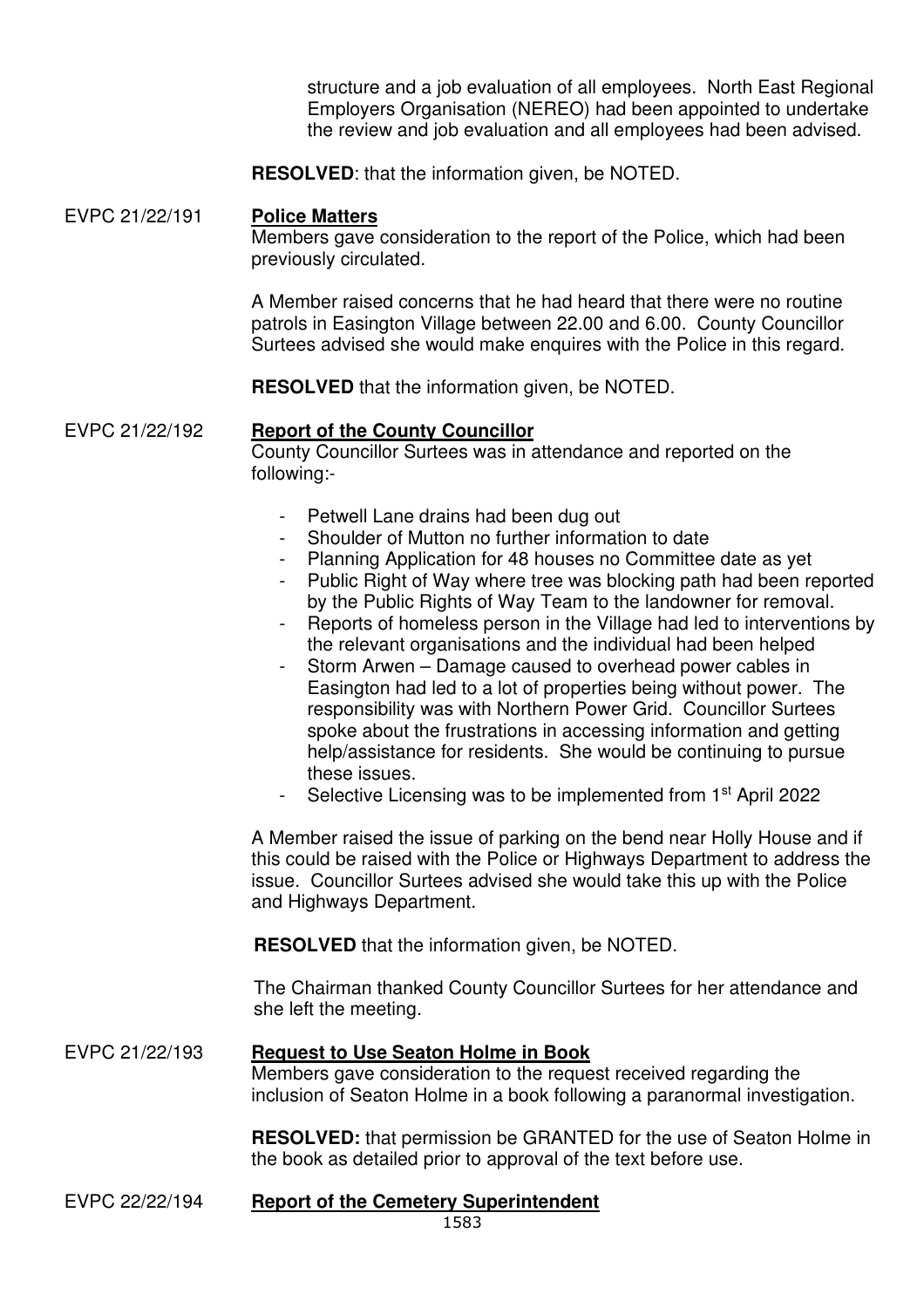Members gave consideration to the Cemetery Superintendent's report which had been previously circulated.

**RESOLVED** that the information given, be NOTED.

- EVPC 22/22/195 **Cemetery Mapping** Members gave consideration to purchasing cemetery software that would allow for the mapping of Durham Lane Cemetery. This would include digitalising the existing maps and potential mapping out the new unused section of the cemetery. The Clerk suggested that this could be included in next year's budget and undertaken from April 2022. **RESOLVED** that the £2,000 be put in the budget for 2022/23 for the purchase of the cemetery mapping of the full cemetery.
- EVPC 21/22/196 **Parish Council Financial Status Bank Balances as at 30.11.2021** The Clerk reported that the bank balances as at 30.11.21 were £1000 in the Current Account and £134,995.43 in the Savings Account totalling £135,995.43 **RESOLVED:** that the information given, be NOTED
- EVPC 21/22/197 **Income and Expenditure Report to 30.11.21**  The Clerk updated Members on the Council's income and expenditure.

**RESOLVED** that the information given, be NOTED.

# EVPC 21/22/198 **Bank Transfers**

The Clerk informed Members that the Transfers for November were £16035.49 from the Savings Account and £6998.43 from the Current **Account** 

**RESOLVED:** to ENDORSE the Transfers.

- EVPC 21/22/199 **Invoices for Endorsement for Payment RESOLVED:** 
	- i) to ENDORSE the following invoices for payment, together with payments of donations/petty cash/payroll as previously agreed;

# **NOVEMBER 2021**

| <b>DATE</b> | <b>PAYEE</b>         | <b>DESCRIPTION</b>                      | <b>AMOUNT</b> | <b>CHEQUE</b><br>NO/DD/<br><b>BACS</b> |
|-------------|----------------------|-----------------------------------------|---------------|----------------------------------------|
| 1.9.21      | <b>RBS</b>           | Omega Software Supp & Main              | £607.20       | <b>BACS</b>                            |
| 31.10.21    | Geo. Robinson        | <b>Cleaning &amp; Hardware Products</b> | £28.17        | <b>BACS</b>                            |
| 16.11.21    | <b>NEREO</b>         | HR Advice Dec21-Mar22                   | £118.         | <b>BACS</b>                            |
| 3.11.21     | Greenham             | <b>Toilet Rolls, Hand Towels</b>        | £59.57        | <b>BACS</b>                            |
| 11.11.21    | Darlington BC        | Autumn Bedding & Compost                | £1291.03      | <b>BACS</b>                            |
| 18.11.21    | Gorilla Workwear     | Ear Defenders x 2                       | £10.32        | <b>BACS</b>                            |
| 17.11.21    | Payroll              | 3rd Party Payments Month 7              | £2876.83      | <b>BACS</b>                            |
| 30.11.21    | Payroll              | Net Payments<br>Month 8                 | £6332.46      | <b>BACS</b>                            |
| 16.11.21    | EE.                  | <b>Mobiles Contract</b>                 | £64.82        | <b>DD</b>                              |
| 18.11.21    | <b>Barclays Bank</b> | <b>BACS Charges</b>                     | £6.           | <b>DD</b>                              |
| 15.11.21    | Chaser Comm.         | Telephone Usage                         | £78.70        | <b>DD</b>                              |
| 8.11.21     | <b>BNP Paribas</b>   | <b>Telephone Rental</b>                 | £39.80        | <b>DD</b>                              |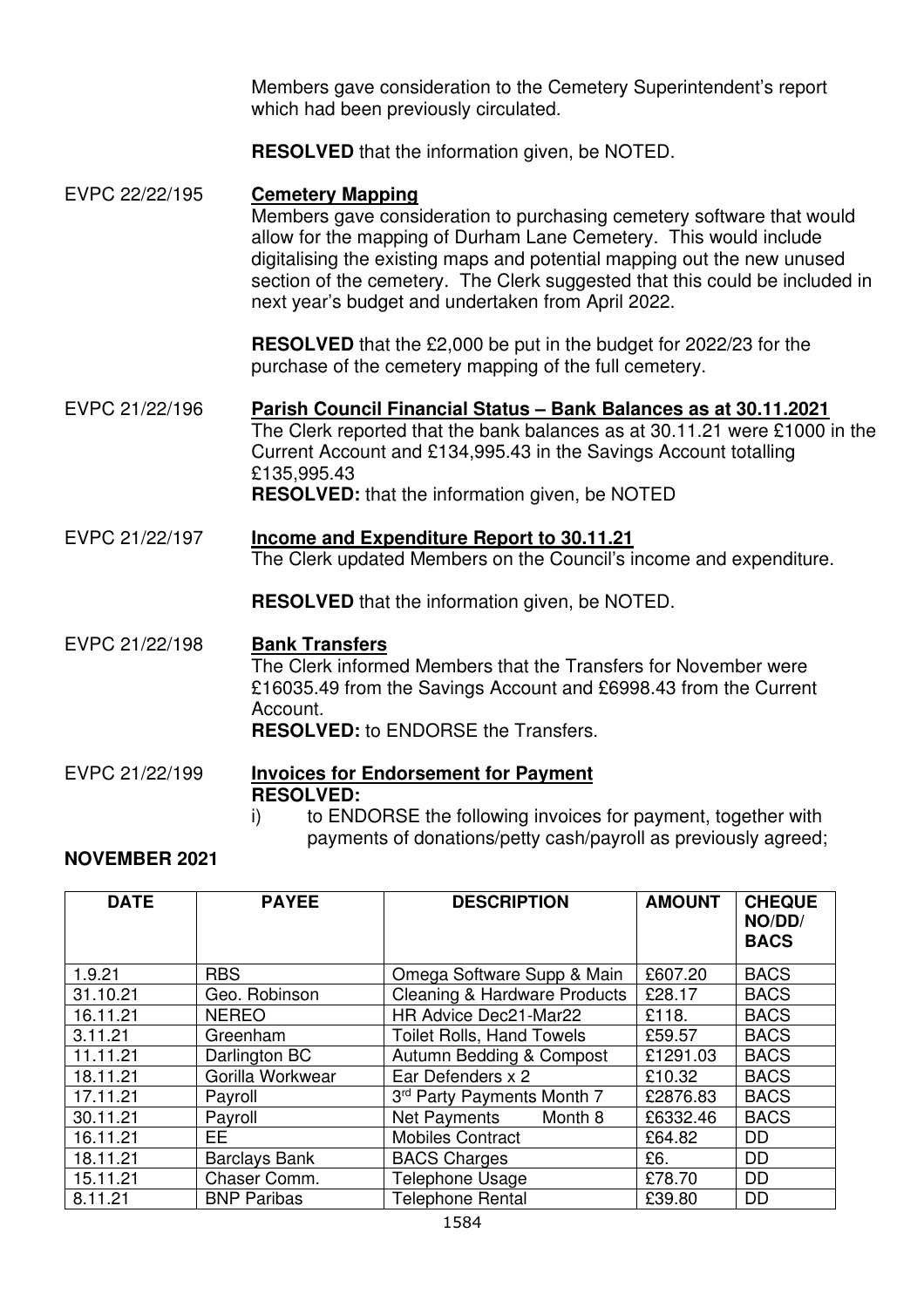| 9.12.21  | <b>WAVE</b>       | Water SH                  | £182.42   | DD          |
|----------|-------------------|---------------------------|-----------|-------------|
| 10.12.21 | TJ's              | All Fires & Back Boilers  | £390.     | <b>BACS</b> |
| 30.11.21 | TJ's              | Combi, Light etc.         | £825.     | <b>BACS</b> |
| 13.12.21 | TJ's              | Roof Repair & Ridge Tiles | £580.     | <b>BACS</b> |
| 30.11.21 | Document Solution | <b>Photocopier Usage</b>  | £8.88     | <b>DD</b>   |
| 29.10.21 | Document Solution | <b>Photocopier Usage</b>  | £30.78    | <b>DD</b>   |
| 30.11.21 | <b>ITC</b>        | Mailbox                   | £12.      | <b>DD</b>   |
| 30.11.21 | <b>ITC</b>        | Cloud Back Up             | £8.40     | <b>DD</b>   |
|          |                   | <b>TOTAL</b>              | £13550.38 |             |
|          |                   |                           |           |             |

#### EVPC 21/22/200 **Income Received**

| <b>Customer Number</b> | <b>Description</b>       | <b>Amount</b> |
|------------------------|--------------------------|---------------|
| 9                      | Room Hire                | £93.75        |
| 12                     | Room Hire                | £28.75        |
| 10                     | Room Hire                | £18.75        |
|                        | Room Hire                | £66.          |
| 2<br>2                 | Room Hire                | £50.          |
| $\overline{2}$         | Room Hire                | £132.         |
| 22                     | Rent                     | £600          |
| 8                      | <b>Burial Fees MI x2</b> | £64           |
| 3                      | Room Hire                | £63           |
|                        |                          |               |

## **£1116.25**

**RESOLVED:** that information given, be NOTED.

#### EVPC 21/22/201 **Budget 2022/23**

Members had been supplied with a copy of the budget for 2022/23

**RESOLVED:** that the budget for 2022/23 be set at £242,224

## EVPC 21/22/202 **Precept 2022/23**

Members gave consideration to the report of the Clerk. **RESOLVED:** that Precept be set at £150,569 which was an increase of 1.5%

# EVPC 21/22/203 **Planning Applications**

DM/21/03999/VOC – Proposed Variation of Condition 1 of DM/21/02601/VOC to amend plans so as to remove hedge on southern boundary between plots 23-54 and permit relocation of the principal entrance doors at 82 & 83 DM/21/03869/PNS – Proposed Installation of Solar Panels Mounted on Roof of Building at Durham County Council Neighbourhood Services, Unit 2, Hackworth Road, Peterlee for Durham County Council **RESOLVED**: that an objection be submitted in relation to application DM/21/03999/VOC.

# EVPC 21/22/204 **Planning Approvals**  DM/21/02745/OUT – Proposed Erection of up to 2 No. Dwellings at Land West of Aireville, Loaning Burn, Easington Village for Mr M Savage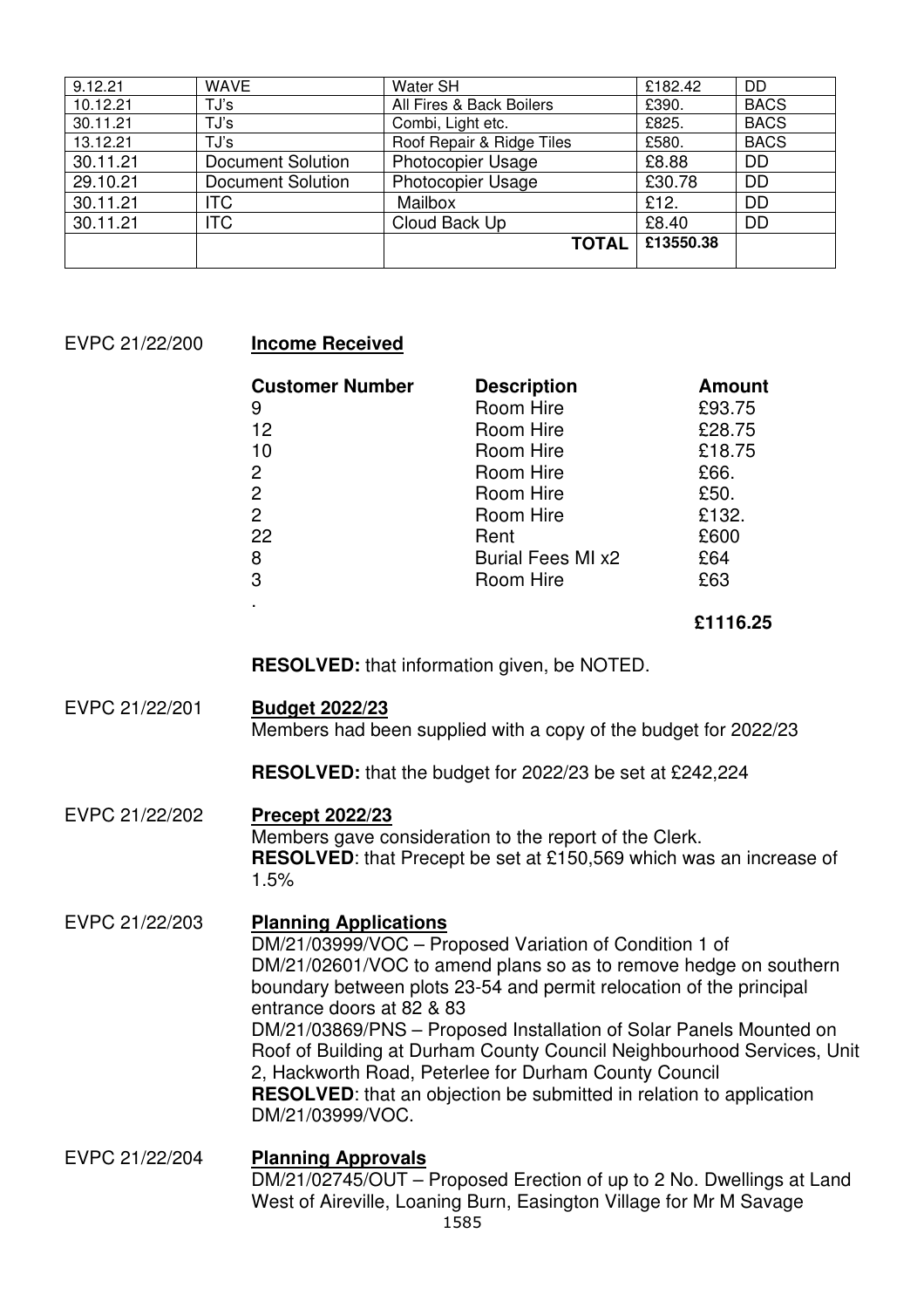|                | DM/21/02687/FPA – Proposed Erection of One Dwelling at Land south of 1-<br>3The Grange, South Side, Easington for Mr and Mrs Pallister                                                                                                                                                                                     |
|----------------|----------------------------------------------------------------------------------------------------------------------------------------------------------------------------------------------------------------------------------------------------------------------------------------------------------------------------|
|                | <b>RESOLVED:</b> that the information given, be NOTED.                                                                                                                                                                                                                                                                     |
| EVPC 21/22/205 | <b>Planning Refusal</b><br>There were no planning refusals                                                                                                                                                                                                                                                                 |
|                | <b>RESOLVED:</b> that the information given, be NOTED.                                                                                                                                                                                                                                                                     |
| EVPC 21/22/206 | <b>Planning Applications (Withdrawn)</b><br>There were no planning applications withdrawn                                                                                                                                                                                                                                  |
| EVPC 21/22/207 | <b>RESOLVED:</b> that the information given, be NOTED<br><b>Planning Appeals</b><br>There were no planning appeals.                                                                                                                                                                                                        |
|                | <b>RESOLVED:</b> that the information given, be NOTED.                                                                                                                                                                                                                                                                     |
| EVPC 21/22/208 | Letter of Thanks - Alice House Hospice<br>Members gave consideration to a letter of thanks received from Alice<br>House Hospice.<br><b>RESOLVED</b> that the letter be RECEIVED.                                                                                                                                           |
| EVPC 21/22/209 | <b>Tree Grant 2021</b><br>Members gave consideration to applying for a tree grant. Members felt that<br>preference should be given to the purchase of an Oak tree.<br><b>RESOLVED:</b> that the Clerk apply for a tree grant.                                                                                              |
| EVPC 21/22/210 | <b>Masterplans Consultations</b><br>Members gave consideration to the correspondence received.<br><b>RESOLVED</b> that the information give be NOTED.                                                                                                                                                                      |
| EVPC 21/22/211 | <b>Warm Homes Newsletter</b><br>Members acknowledge the newsletter from Warm Homes.<br><b>RESOLVED</b> that the Newsletter be NOTED.                                                                                                                                                                                       |
| EVPC 21/22/212 | <b>Members reports of their Attendance at Meetings and Events on</b><br><b>Behalf of the Parish Council</b>                                                                                                                                                                                                                |
|                | There had been no attendance at meetings/events.                                                                                                                                                                                                                                                                           |
|                | <b>RESOLVED:</b> that the information given, be NOTED.                                                                                                                                                                                                                                                                     |
| EVPC 21/22/213 | The Queens Platinum Jubilee 2022<br>Councillor Day felt that a tree could be planted to mark the Queen's<br>Platinum Jubilee in 2022. Members felt that an Oak tree would be suitable.<br>A Member suggested that former Councillor Burn could be asked to plant<br>the tree. Members felt that this would be a good idea. |
|                | <b>RESOLVED:</b> that the Clerk make the necessary arrangements next year.                                                                                                                                                                                                                                                 |
| EVPC 21/22/214 | <b>Retired Councillor M Burn</b><br>1586                                                                                                                                                                                                                                                                                   |